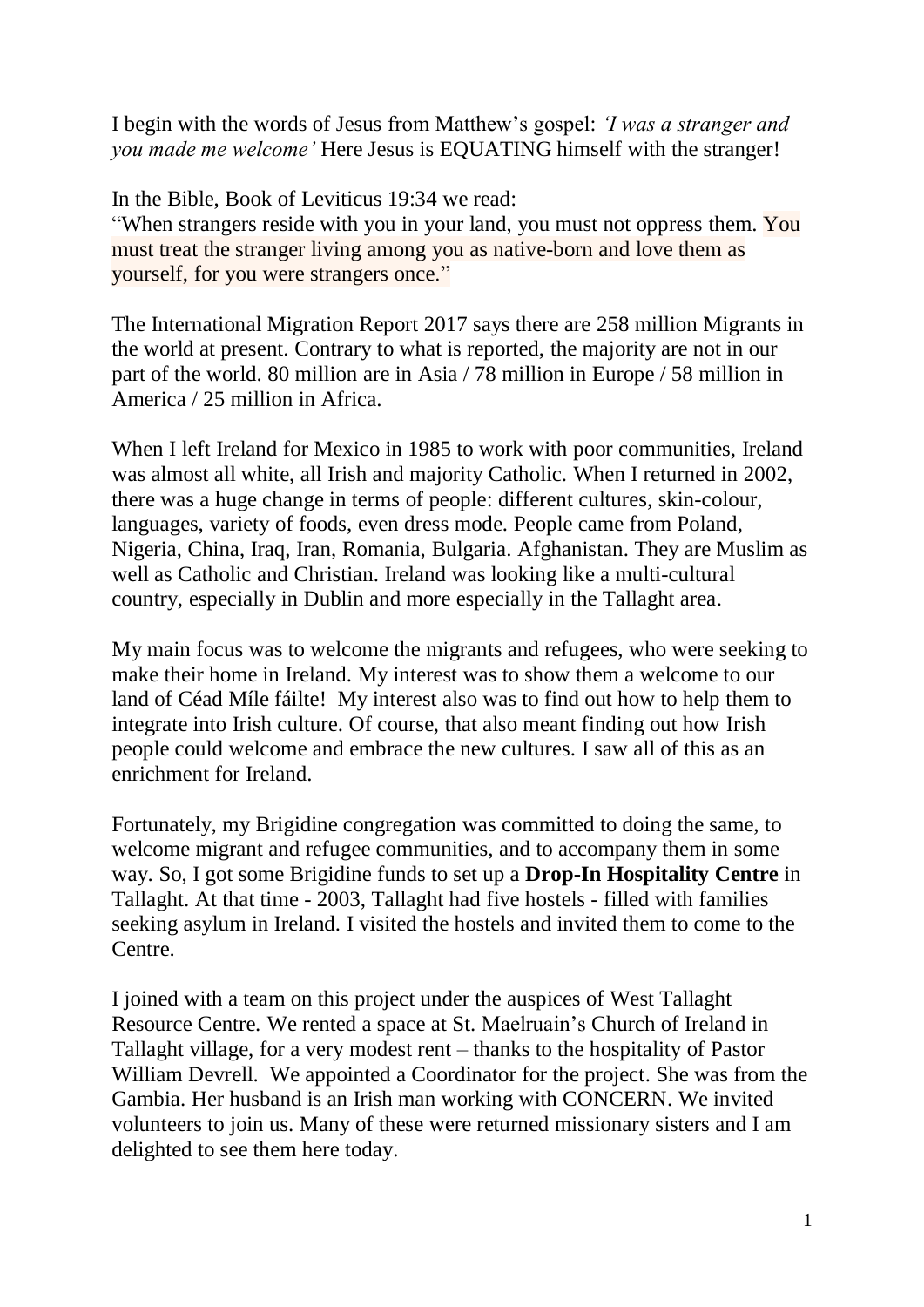Our vision was to create a warm and welcoming place where these new communities could meet and get to know one another. We asked them to tell us how we could support them to integrate into Irish society. Our aim was to listen and respond to their needs. This would be our main agenda. As we listened, we heard the following points in one of our first workshops:

- INTEGRATION IS A TWO-WAY PROCESS and
- INCLUSION IS KEY TO INTEGRATION

We agreed with both these points. When migrants are respected and understood they will integrate. When any of us is welcomed, respected and understood, we will join in!

THE HOST COMMUNITY IS VERY IMPORTANT

If we are good 'hosts' we will be open to newcomers and above all, welcoming. Irish people went all over the world, so are well placed to know what it is like to live away from home and experience a welcome (or not!) I firmly believe that societies are enriched by sharing culture, language, food, music, art and customs. Travelling broadens the mind! Welcoming people from other places does the same!

As Pope Francis says, 'Immigrants are not a threat, but an opportunity to build peace.' (He was the son on an immigrant himself.) At the Centre, that's what we are doing – building peace; building bridges, not walls!

Pope Francis is particularly strong on the issue of integration. He has even told countries not to take migrants unless they are going to help them integrate into the country. Of course integration is not the same as assimilation. People can integrate without losing their own identity.

For 10 years at St. Maelruain's, we welcomed families from Africa, Asia, Eastern Europe, Middle East, and South America. We had ten great years there. Then came collapse of the banks and the economy. This took a heavy toll on the migrant communities and life became more of a struggle. But there was hope too. Hope in that their children were doing well in the local schools – even to raising the standard. Education was a priority for the parents – they saw it as a route out of poverty. Many also valued the peace of our country – the absence of conflict, even war. Many spoke about how Irish people were respectful and everyone was treated equally. Though life was a struggle, they felt it was good to be in Ireland. Often their remarks are: